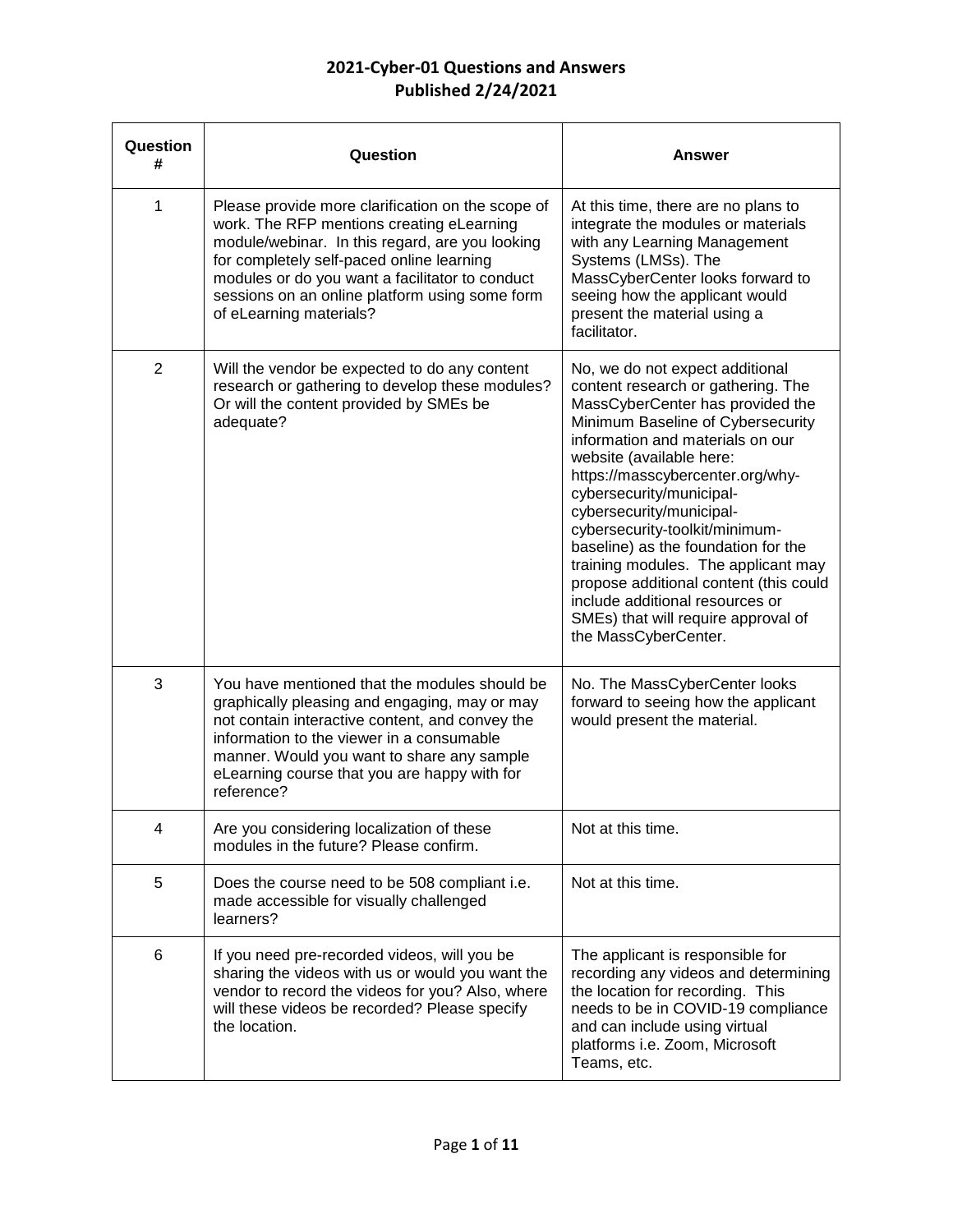| $\overline{7}$ | How comfortable is the audience using online<br>learning courses?                                                                                                        | The audience will have a wide range<br>of familiarity with online learning<br>courses and processes.                                                                                                                                                               |
|----------------|--------------------------------------------------------------------------------------------------------------------------------------------------------------------------|--------------------------------------------------------------------------------------------------------------------------------------------------------------------------------------------------------------------------------------------------------------------|
| 8              | Do you have a preference for any technology /<br>authoring tool, or should we recommend it? For<br>e.g. Storyline, Captivate etc.                                        | The MassCyberCenter does not have<br>a preferred technology or authoring<br>tool for the training modules.                                                                                                                                                         |
|                |                                                                                                                                                                          | We are open to using technology<br>other than video to deliver the<br>training modules, as long as it is<br>deliverable via the web, without the<br>user being required to download<br>another application.                                                        |
|                |                                                                                                                                                                          | Currently video content is stored both<br>on Vimeo (as .mp4 and .mov files)<br>and embedded in pages on the<br>website. Any video content should<br>be provided as professional, high-<br>resolution video in a format that is<br>easily streamed.                 |
| 9              | The modules should be delivered as<br>professional, high-resolution training videos in a<br>format that is easily streamed. What do you<br>mean by this? Please clarify. | The MassCyberCenter does not have<br>a preferred technology or authoring<br>tool for the training modules.                                                                                                                                                         |
|                |                                                                                                                                                                          | We are open to using technology<br>other than video to deliver the<br>training modules, as long as it is<br>deliverable via the web, without the<br>user being required to download<br>another application.                                                        |
|                |                                                                                                                                                                          | Currently video content is stored both<br>on Vimeo (as .mp4 and .mov files)<br>and embedded in pages on the<br>website. Any video content should<br>be provided as professional, high-<br>resolution video in a format that is<br>easily streamed.                 |
| 10             | Are you looking at any quiz or assessment to<br>evaluate your learners at the end of the<br>eLearning modules?                                                           | The MassCyberCenter does not<br>require an audience evaluation<br>process as part of the application<br>criteria. However, the<br>MassCyberCenter is open to<br>considering the applicants methods<br>for assessing the audience<br>comprehension of the material. |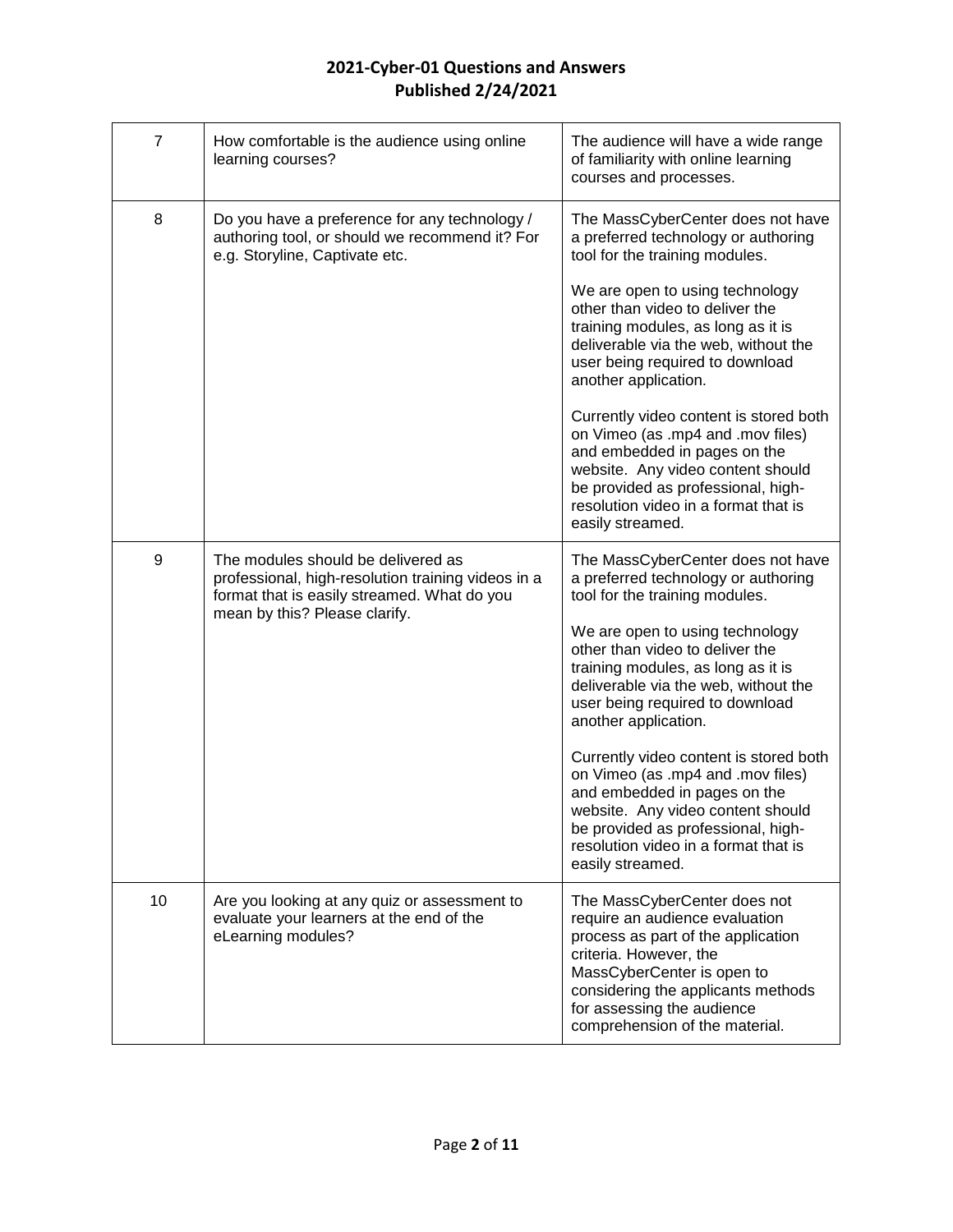| 11 | In what format will the base content be shared<br>with us? For e.g. word, .pdf, .ppt etc.                                                                                                                                                                                                                                                                  | The MassCyberCenter has provided<br>the Minimum Baseline of<br>Cybersecurity (available here:<br>https://masscybercenter.org/why-<br>cybersecurity/municipal-<br>cybersecurity/municipal-<br>cybersecurity-toolkit/minimum-<br>baseline) as the foundation of the<br>modules.                                       |
|----|------------------------------------------------------------------------------------------------------------------------------------------------------------------------------------------------------------------------------------------------------------------------------------------------------------------------------------------------------------|---------------------------------------------------------------------------------------------------------------------------------------------------------------------------------------------------------------------------------------------------------------------------------------------------------------------|
| 12 | Please confirm if you would like to use human<br>audio or machine audio for the learning output.                                                                                                                                                                                                                                                           | The MassCyberCenter would prefer<br>human audio, although we are open<br>to recommendation.                                                                                                                                                                                                                         |
| 13 | It is mentioned that the second part of the<br>module will have a 10-15 minutes Q&A session<br>with SMEs. Can you please clarify this? By this<br>do you mean pre-recorded talking head videos of<br>SMEs or live webinar sessions where the SMEs<br>should be available for a discussion with<br>learners?                                                | The Q&A Session should be<br>prerecorded with pre-defined<br>questions.                                                                                                                                                                                                                                             |
| 14 | Do you have any device preference? For e.g.<br>(desktop / mobile / tablet content - iPAD, iPhone)                                                                                                                                                                                                                                                          | The training needs to be optimized to<br>share information on our website and<br>be accessible from many types of<br>devices. Users will primarily use<br>desktops to access the information,<br>followed by mobile devices.                                                                                        |
| 15 | We understand that the training modules will be<br>hosted on the MassCyberCenter website and not<br>on any LMS. Hence, any form of tracking for<br>learners on completion or assessments will not<br>be possible. Please confirm.                                                                                                                          | The training will be publically<br>available on the MassCyberCenter<br>website. At this time, we do not plan<br>to use a Learning Management<br>Systems. The training materials will<br>have an e-form to sign prior to using<br>the materials.                                                                     |
| 16 | Can you provide us some brief about the target<br>audience? Who are you creating this training for?<br>Do they already have some idea of the subject<br>being covered in the eLearning modules? Any<br>other information for e.g. age group, qualification,<br>ethnicity, and proficiency with technology like<br>computer and so on will also be helpful. | The workshops are intended for<br>representatives from all 351<br>municipalities across Massachusetts.<br>These officials may be town<br>managers, IT professionals, first-<br>responders, school administrators<br>and others. The audience will have a<br>wide range of familiarity with<br>cybersecurity issues. |
| 17 | Are you open to us including scenarios etc. to<br>teach the content?                                                                                                                                                                                                                                                                                       | Yes.                                                                                                                                                                                                                                                                                                                |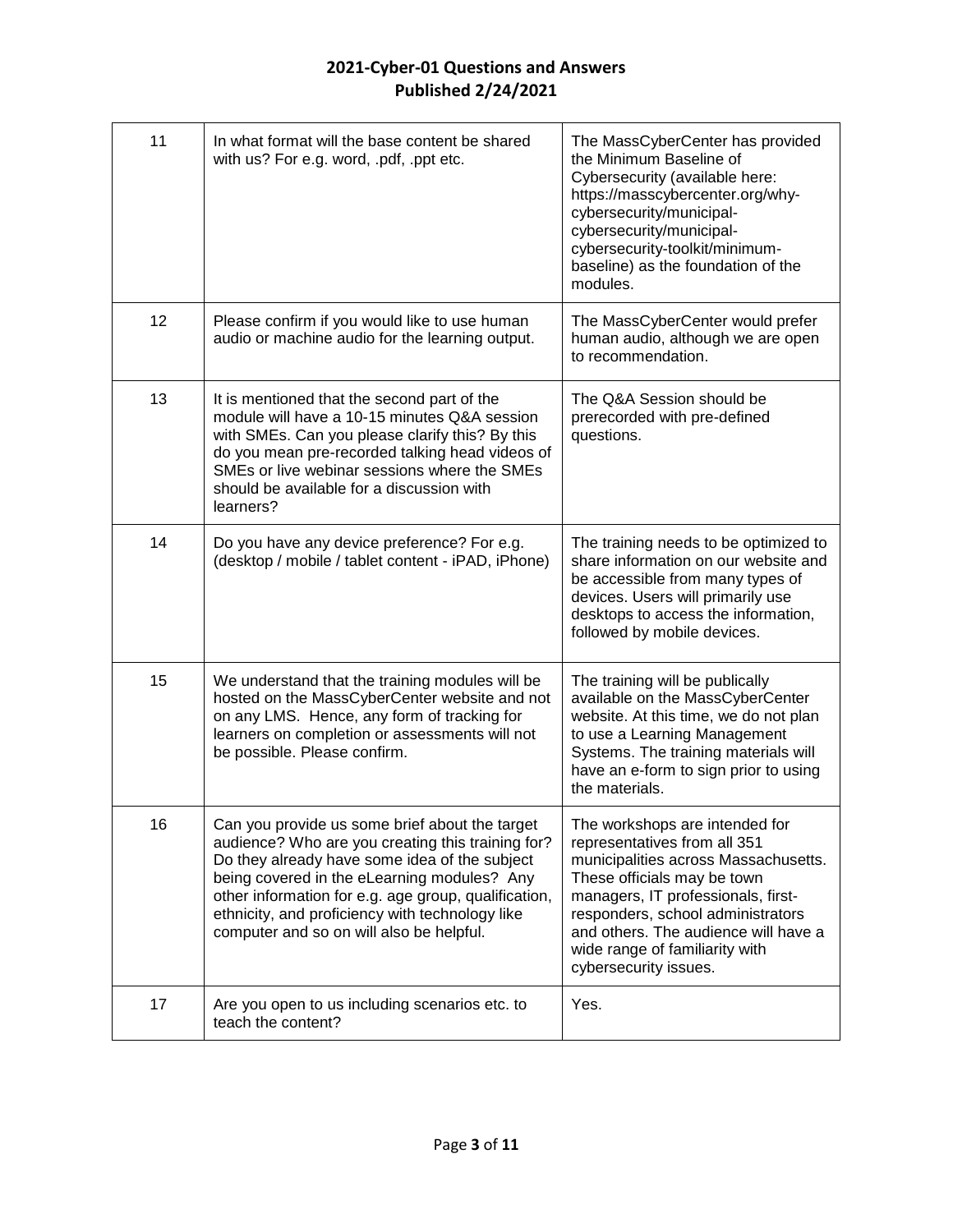| 18 | The structure of the module, as explained in the<br>RFP, is that the first part of each module will<br>have the core teach content. Do you want this<br>core content to be covered through text<br>animations and interactivities or prerecorded<br>videos covering the concepts?                                                                                                                                                                                | Yes. All the core content should be<br>covered; however, the<br>MassCyberCenter looks forward to<br>seeing how the applicant would<br>present the material.                                                                                                                                                                                                |
|----|------------------------------------------------------------------------------------------------------------------------------------------------------------------------------------------------------------------------------------------------------------------------------------------------------------------------------------------------------------------------------------------------------------------------------------------------------------------|------------------------------------------------------------------------------------------------------------------------------------------------------------------------------------------------------------------------------------------------------------------------------------------------------------------------------------------------------------|
| 19 | The assumption is that the training modules will<br>be self-paced. For the Q+A Section of each<br>module, this will be a one-time live delivery that<br>is recorded for future reference and distribution.<br>Besides the SME conducting the session, who<br>will be the participants asking the questions?<br>Will this be representatives of the target<br>audience or would the vendor supply the<br>participants and provide the questions for the<br>$Q+A?$ | The applicant will work with the<br>MassCyberCenter to determine the<br>format of the Q&A section-but the<br>intent is to have the Q&A<br>prerecorded and available to the<br>audience when they learn the<br>module.                                                                                                                                      |
| 20 | Given the sensitive nature of cybersecurity<br>training, how will MassCyberCenter protect any<br>training specific to cybersecurity which may be<br>provided as relevant examples of the type of<br>work being solicited? Much of this requires<br>handling as limited release.                                                                                                                                                                                  | All content produced will be made<br>publically available. Please do not<br>provide any examples or create any<br>training modules that contain<br>confidential or proprietary<br>information.                                                                                                                                                             |
| 21 | Does the response require submitting names of<br>personnel for all work on the resulting project or<br>do only principal personnel need to be submitted<br>by name with others identified by labor category?<br>Or may only labor categories be submitted for<br>budget development?                                                                                                                                                                             | All principal personnel should be<br>listed by name and title; others can<br>be listed by labor category.                                                                                                                                                                                                                                                  |
| 22 | Given the samples being provided, information<br>on proprietary development processes that<br>would be included in a response and detailed<br>pricing, will only redacted versions of the<br>submissions be released under the cited public<br>release law or does this require submitting a<br>public disclosure request under 3.1.d?                                                                                                                           | As stated in Section 3.1d of the RFP,<br>MassTech (and therefore the<br>MassCyberCenter) is a public entity,<br>and subject to the Massachusetts<br>Public Records Law (set forth at<br>Mass. Gen. Laws Ch. 66) and thus all<br>documents and other materials made<br>or received by MassTech and/or its<br>employees are subject to public<br>disclosure. |
|    |                                                                                                                                                                                                                                                                                                                                                                                                                                                                  | PLEASE NOTE: Pricing information<br>contained in a bid is not exempt from<br>disclosure. Do not include any<br>information regarding proprietary<br>development processes in your<br>written submissions.                                                                                                                                                  |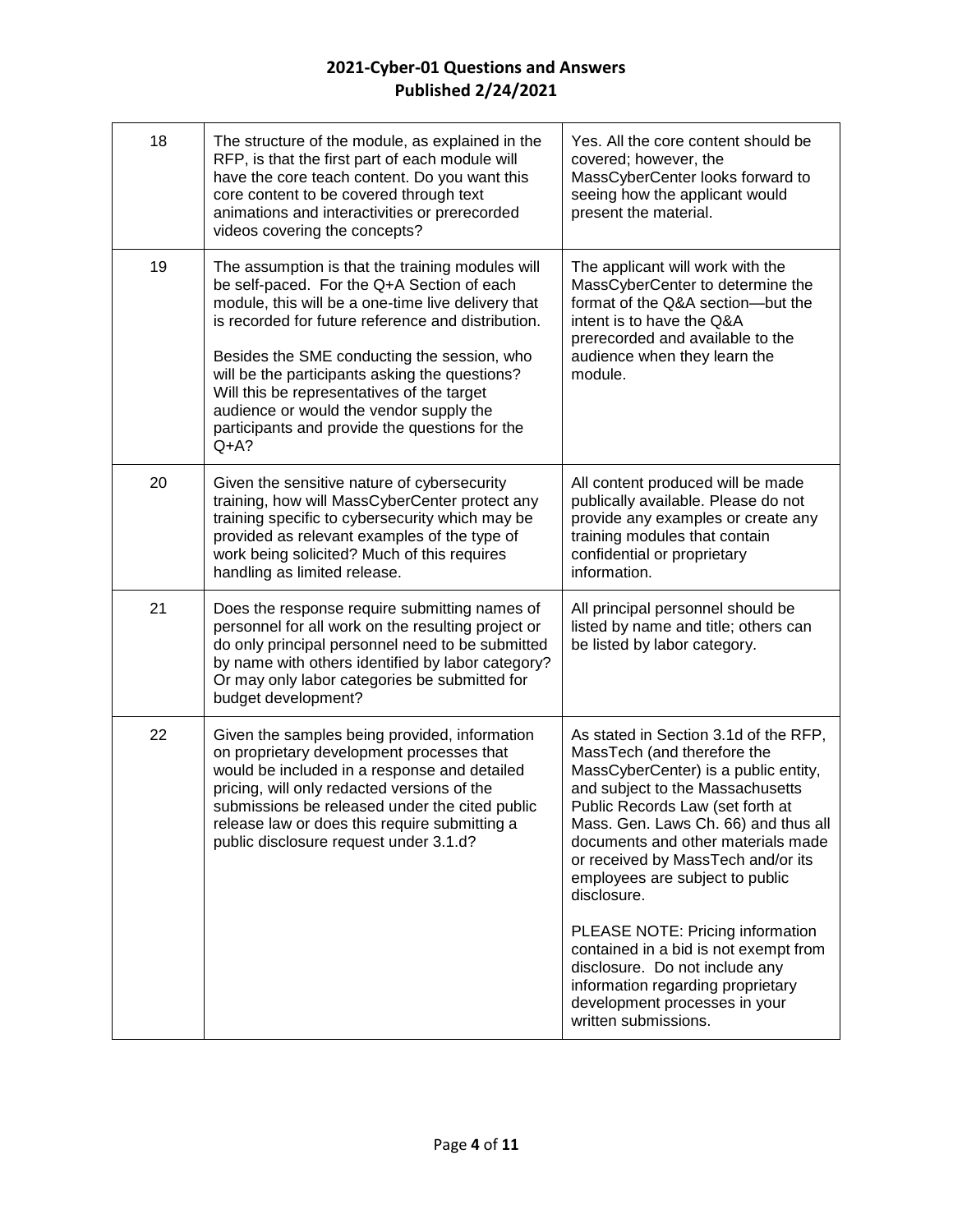| 23 | The RFP requires submitting three samples of<br>work. Does MassCyberCenter have the<br>capability to host solutions in a test environment<br>with restricted access or must all examples be<br>full public availability?                                                                                                                                                                          | MassTech does not have the<br>capability to host solutions in a<br>restricted environment. As stated in<br>Section 3.1d of the RFP, MassTech<br>(and therefore the MassCyberCenter)<br>is a public entity, and subject to the<br>Massachusetts Public Records Law<br>(set forth at Mass. Gen. Laws Ch. 66)<br>and thus all documents and other<br>materials made or received by<br>MassTech and/or its employees are<br>subject to public disclosure. Please<br>do not include any information<br>regarding proprietary development<br>processes or confidential information<br>in your samples. |
|----|---------------------------------------------------------------------------------------------------------------------------------------------------------------------------------------------------------------------------------------------------------------------------------------------------------------------------------------------------------------------------------------------------|--------------------------------------------------------------------------------------------------------------------------------------------------------------------------------------------------------------------------------------------------------------------------------------------------------------------------------------------------------------------------------------------------------------------------------------------------------------------------------------------------------------------------------------------------------------------------------------------------|
| 24 | How should payment terms be proposed?                                                                                                                                                                                                                                                                                                                                                             | MassTech intends for this contract to<br>be paid monthly on a time and<br>materials reimbursement basis. To<br>the extent applicant is not willing to<br>perform the services on that basis,<br>applicant can propose alternative<br>payment terms which MassTech may<br>or may not accept.                                                                                                                                                                                                                                                                                                      |
| 25 | Are there any requirements to generate<br>certificates of completion? If so will there be any<br>factors other than having completed all course<br>material by letting it play/navigating through it<br>required for a certificate?                                                                                                                                                               | No. The courses are not intended for<br>certification.                                                                                                                                                                                                                                                                                                                                                                                                                                                                                                                                           |
| 26 | Do you have any examples of previously<br>produced materials that demonstrate your<br>desired result?                                                                                                                                                                                                                                                                                             | No. The MassCyberCenter looks<br>forward to seeing how the applicant<br>would present the material.                                                                                                                                                                                                                                                                                                                                                                                                                                                                                              |
| 27 | Do you have a projected date of award for this<br>work? If this award date is less than 60 days<br>prior to the target completion date of May 31,<br>2021 will MassCyberCenter ensure the<br>necessary support for reviews and collaboration<br>with their personnel to the compressed timeline -<br>generally requiring reviews and answers to<br>questions within hours of your receiving them? | Our goal will be for an award to be<br>made and contract finalized by April<br>1 <sup>st.</sup> MassCyberCenter staff will be<br>prioritizing the requirements of this<br>project and plans to respond<br>expeditiously to all requests.<br>A project plan will be negotiable to<br>the mutual satisfaction of the<br>applicant and the MassCyberCenter.                                                                                                                                                                                                                                         |
| 28 | The Budget Template requires submitting a<br>Budget Period. What should the assumed Start<br>Date for the Budget Period be?                                                                                                                                                                                                                                                                       | Projects should assume a start date<br>of April 1 <sup>st</sup> and an end date of June<br>30 <sup>th</sup> with the primary deliverables to<br>be completed by May 31 <sup>st</sup>                                                                                                                                                                                                                                                                                                                                                                                                             |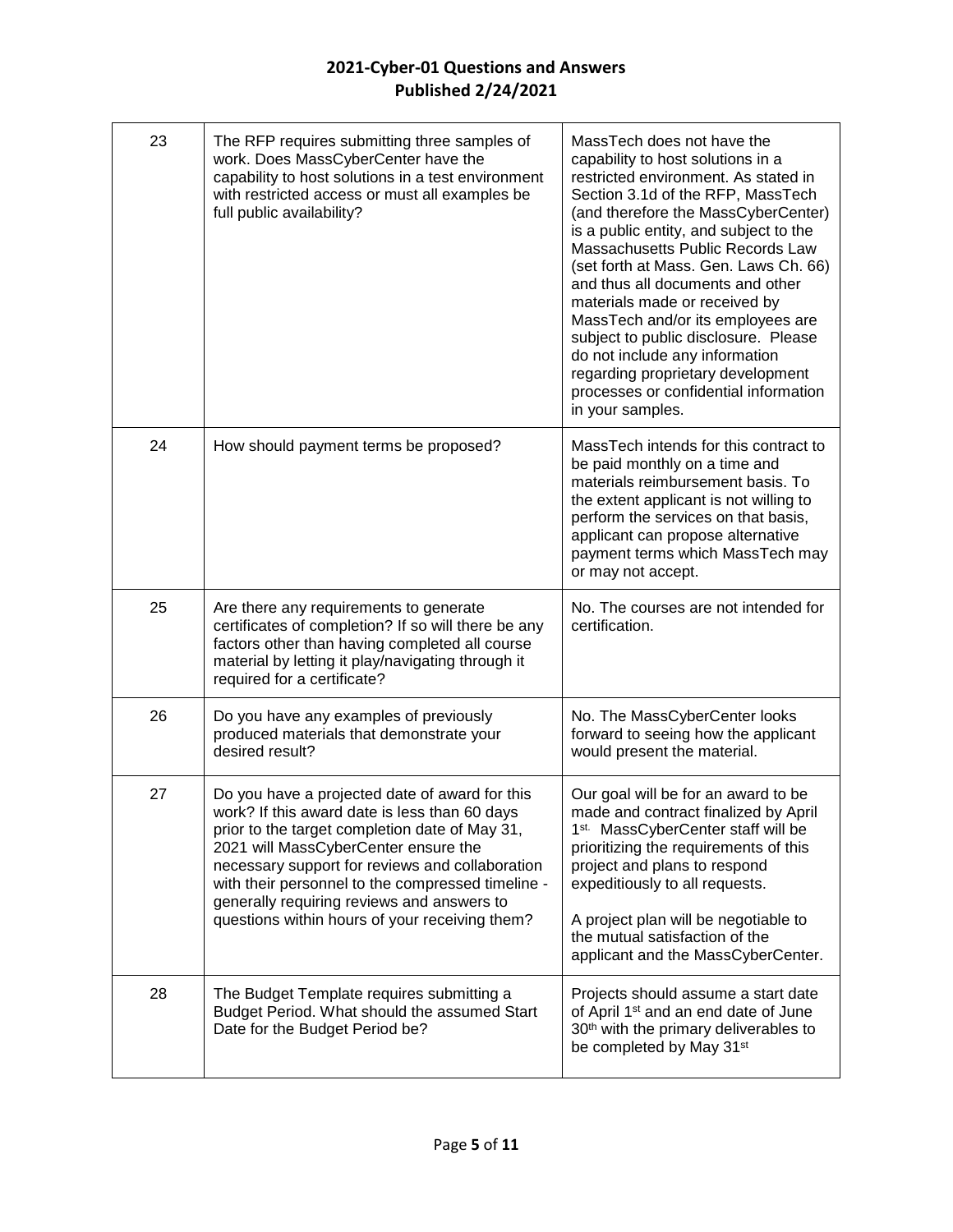| 29 | Is your stated target completion date of May 31,<br>2021 tied to any specific events or other related<br>business milestones?                                                                                                                                                                                                                                                                                                                                                                      | Municipal schedules change over the<br>summer months, and it is better to<br>schedule events prior. The goal is to<br>have the modules available before<br>the end of May.                                                                                                                                                                                                                                                                                                                                                                                                      |
|----|----------------------------------------------------------------------------------------------------------------------------------------------------------------------------------------------------------------------------------------------------------------------------------------------------------------------------------------------------------------------------------------------------------------------------------------------------------------------------------------------------|---------------------------------------------------------------------------------------------------------------------------------------------------------------------------------------------------------------------------------------------------------------------------------------------------------------------------------------------------------------------------------------------------------------------------------------------------------------------------------------------------------------------------------------------------------------------------------|
| 30 | We note that the evaluation criteria in section 4.2<br>identify Knowledge of Cybersecurity as a factor<br>and that sub bullet 3 of bullet 1 in eLearning<br>Modules states that SMEs are subject to<br>approval. Is this intended to represent a need to<br>provide SMEs, to identify the advantage of<br>including personnel with relevant skills in<br>collaborative content development, or for some<br>other reason?                                                                           | The language in section 4.2 is to<br>indicate that the MassCyberCenter<br>will not be providing any SMEs for<br>this project. Applicants are expected<br>to have the relevant cybersecurity<br>expertise, or to provide SMEs as<br>needed with approval from the<br>MassCyberCenter. Per Section 2.1,<br>of the RFP applicants may meet the<br>provider criteria by submitting<br>applications that utilize a<br>prime/subcontractor relationship.                                                                                                                              |
| 31 | If Mass Tech Collective is providing SMEs will<br>multiple SMEs be provided to support the Q&A<br>sessions?                                                                                                                                                                                                                                                                                                                                                                                        | The MassCyberCenter does not<br>anticipate providing any SMEs. The<br>applicant should provide SMEs as<br>needed, with approval from the<br>MassCyberCenter.                                                                                                                                                                                                                                                                                                                                                                                                                    |
| 32 | The 5th bullet in your list of eLearning Module<br>scope items notes modules should be delivered<br>as high-resolution streaming video. This would<br>seem to preclude the interactivity element<br>mentioned in bullet 3 in the same section. Is the<br>intention to limit proposed solutions to streaming<br>video or to capture the requirement that any<br>included video content will be provided as<br>professional, high-resolution training videos in a<br>format that is easily streamed? | The MassCyberCenter does not have<br>a preferred technology or authoring<br>tool for the training modules.<br>We are open to using technology<br>other than video to deliver the<br>training modules, as long as it is<br>deliverable via the web, without the<br>user being required to download<br>another application.<br>Currently video content is stored both<br>on Vimeo (as .mp4 and .mov files)<br>and embedded in pages on the<br>website. Any video content should<br>be provided as professional, high-<br>resolution video in a format that is<br>easily streamed. |
| 33 | Do you envision that any assessments will be<br>part of this overall training solution?                                                                                                                                                                                                                                                                                                                                                                                                            | The MassCyberCenter does not<br>require an audience evaluation<br>process as part of the application<br>criteria. However, the<br>MassCyberCenter is open to<br>considering the applicants methods<br>for assessing the audience<br>comprehension of the material.                                                                                                                                                                                                                                                                                                              |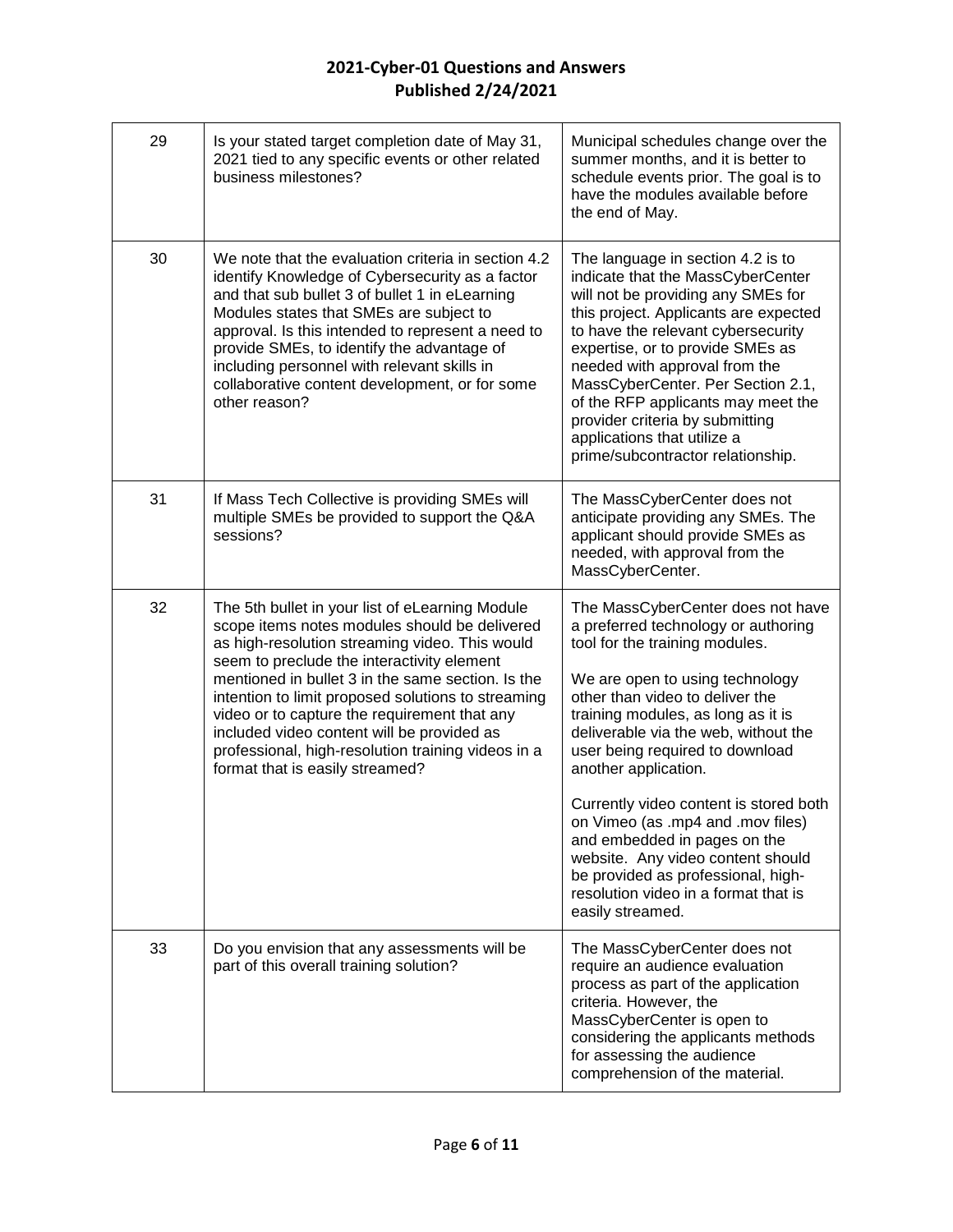| 34 | For the referenced 10 - 15 minute Q&A session<br>with SMEs as the second part of each module,<br>please confirm that the expectation would be a<br>prerecorded Q&A session.                                     | The Q&A Session should be<br>prerecorded with pre-defined<br>questions.                                                                                                                                                                                                                                                                                      |
|----|-----------------------------------------------------------------------------------------------------------------------------------------------------------------------------------------------------------------|--------------------------------------------------------------------------------------------------------------------------------------------------------------------------------------------------------------------------------------------------------------------------------------------------------------------------------------------------------------|
| 35 | In addition to making the materials available on<br>MassCyberCenter.org, do you intend to integrate<br>the materials with any Learning Management<br>Systems (LMSs)? If so, which ones are the<br>target hosts? | The training will be publically<br>available on the MassCyberCenter<br>website. At this time, we do not plan<br>to use a Learning Management<br>Systems. The training materials will<br>have an e-form to sign prior to using<br>the materials.                                                                                                              |
| 36 | If additional rows are needed in any section of<br>the Budget Template is it acceptable to modify<br>the template by adding these?                                                                              | Yes, please feel free to add rows to<br>the Budget Template, but add rows in<br>the middle of each section to be sure<br>that the formulas for the subtotals<br>include all of the rows of each<br>section.                                                                                                                                                  |
| 37 | Will the Mass Tech Collaborative be providing or<br>making available SMEs, or is the expectation<br>that the vendor will be providing any or all SME<br>services?                                               | SMEs will not be provided by the<br>MassCyberCenter. Applicants are<br>expected to have expertise in<br>Cybersecurity, or provide SMEs as<br>needed with approval from the<br>MassCyberCenter. Per Section 2.1,<br>of the RFP applicants may meet the<br>provider criteria by submitting<br>applications that utilize a<br>prime/subcontractor relationship. |
| 38 | When does the project begin?                                                                                                                                                                                    | For planning purposes, applicants<br>should assume an April 1 <sup>st</sup> start date.                                                                                                                                                                                                                                                                      |
| 39 | Do modules need to be SCORM compliant for<br>tracking purposes?                                                                                                                                                 | No.                                                                                                                                                                                                                                                                                                                                                          |
| 40 | Do modules need to be 508 compliant including<br>WCAG 2.1 Accessibility?                                                                                                                                        | Not at this time.                                                                                                                                                                                                                                                                                                                                            |
| 41 | When will the contract be awarded?                                                                                                                                                                              | Our goal will be for an award to be<br>made and contract finalized by April<br>1st.                                                                                                                                                                                                                                                                          |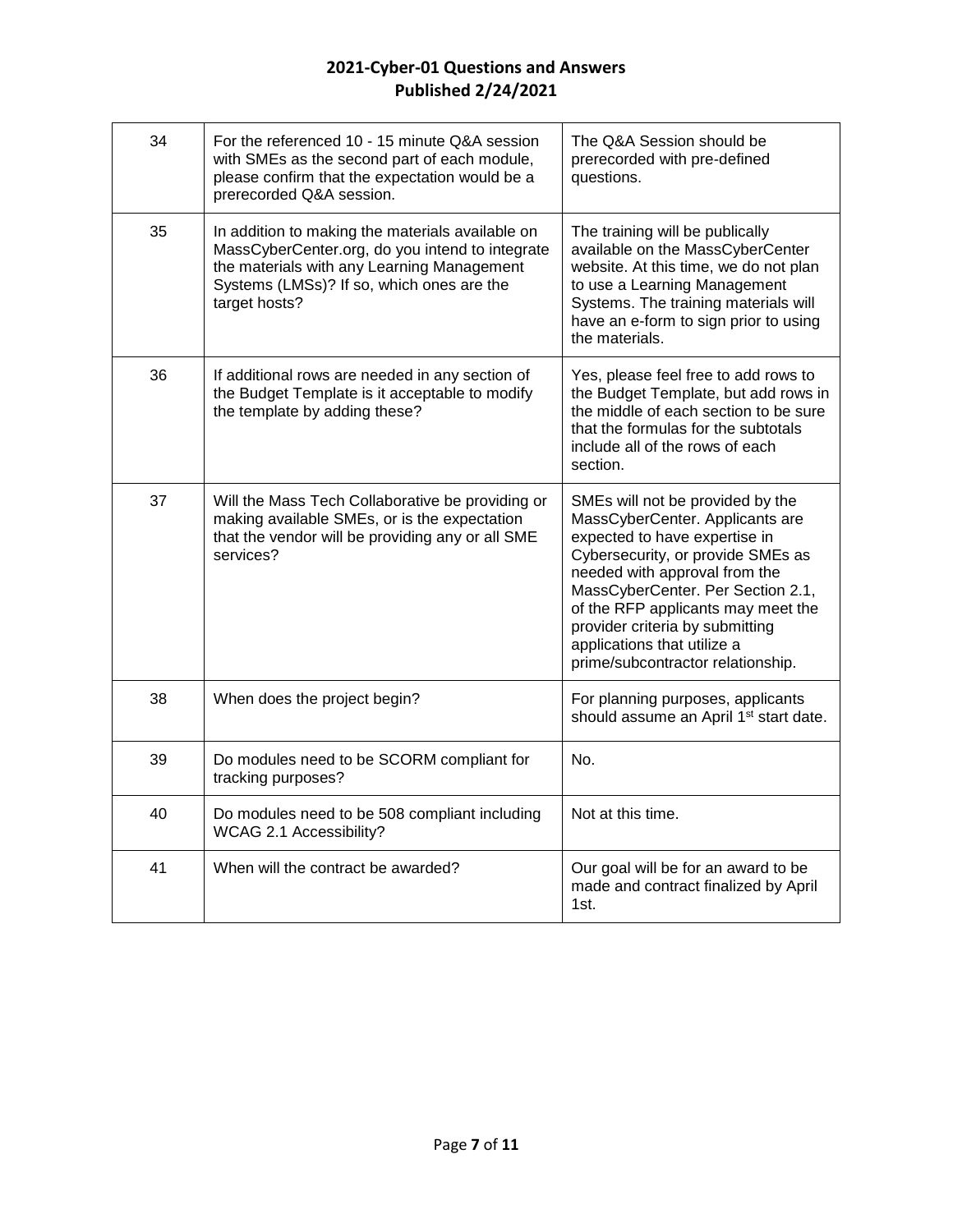| 42 | What format would you like the completed<br>modules delivered?                                                                                                                                                                 | The MassCyberCenter does not have<br>a preferred technology or authoring<br>tool for the training modules.<br>We are open to using technology<br>other than video to deliver the<br>training modules, as long as it is<br>deliverable via the web, without the<br>user being required to download<br>another application.<br>Currently video content is stored both<br>on Vimeo (as .mp4 and .mov files)<br>and embedded in pages on the<br>website. Any video content should<br>be provided as professional, high-<br>resolution video in a format that is<br>easily streamed. |
|----|--------------------------------------------------------------------------------------------------------------------------------------------------------------------------------------------------------------------------------|---------------------------------------------------------------------------------------------------------------------------------------------------------------------------------------------------------------------------------------------------------------------------------------------------------------------------------------------------------------------------------------------------------------------------------------------------------------------------------------------------------------------------------------------------------------------------------|
| 43 | Is there a limit on how many pages the proposal<br>should be?                                                                                                                                                                  | The MassCyberCenter is not setting<br>a page limit but looks forward to<br>seeing well thought-out, concise<br>proposals.                                                                                                                                                                                                                                                                                                                                                                                                                                                       |
| 44 | Does Mass Tech Collaborative expect the<br>training modules to be filmed? Or can the<br>training modules be built in an interactive format<br>by using authoring tools such as Articulate<br>Storyline and/or Adobe Captivate? | The MassCyberCenter does not have<br>a preferred technology or authoring<br>tool for the training modules.<br>We are open to using technology<br>other than video to deliver the<br>training modules, as long as it is<br>deliverable via the web, without the<br>user being required to download<br>another application.<br>Currently video content is stored both<br>on Vimeo (as .mp4 and .mov files)<br>and embedded in pages on the<br>website. Any video content should<br>be provided as professional, high-<br>resolution video in a format that is<br>easily streamed. |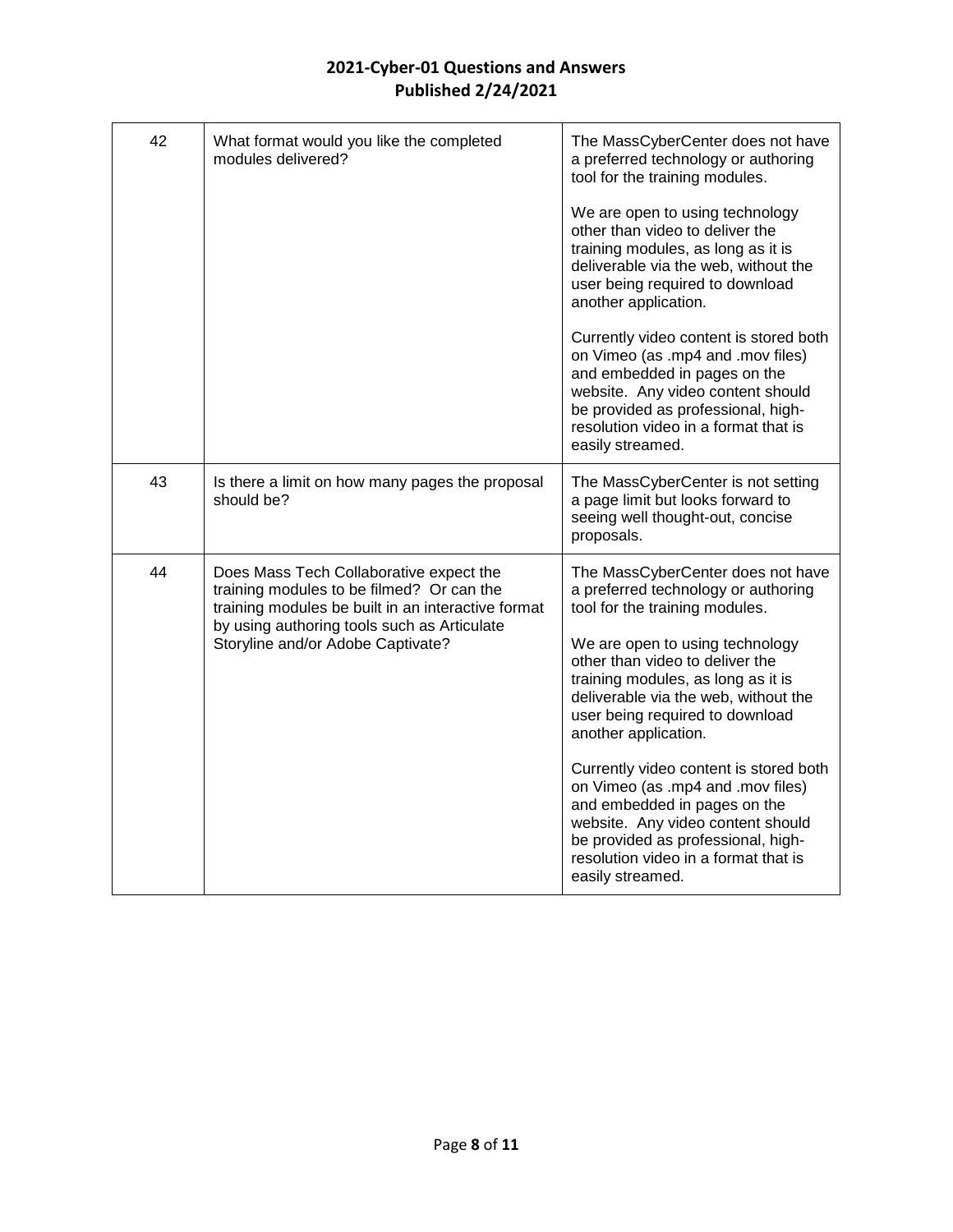| 45 | Is there a preferred file format(s) for the<br>video/eLearning modules?                         | The MassCyberCenter does not have<br>a preferred technology or authoring<br>tool for the training modules.<br>We are open to using technology<br>other than video to deliver the<br>training modules, as long as it is<br>deliverable via the web, without the<br>user being required to download<br>another application.<br>Currently video content is stored both<br>on Vimeo (as .mp4 and .mov files)<br>and embedded in pages on the<br>website. Any video content should |
|----|-------------------------------------------------------------------------------------------------|-------------------------------------------------------------------------------------------------------------------------------------------------------------------------------------------------------------------------------------------------------------------------------------------------------------------------------------------------------------------------------------------------------------------------------------------------------------------------------|
|    |                                                                                                 | be provided as professional, high-<br>resolution video in a format that is<br>easily streamed.                                                                                                                                                                                                                                                                                                                                                                                |
| 46 | Who are the stakeholders?                                                                       | The workshops are intended for<br>representatives from all 351<br>municipalities across Massachusetts.<br>These officials may be town<br>managers, IT professionals, first-<br>responders, school administrators<br>and others. The audience will have a<br>wide range of familiarity with<br>cybersecurity issues.                                                                                                                                                           |
| 47 | How are each criterion in section 4.2 being<br>weighted in the evaluation?                      | All applications will be evaluated by a<br>review team and all criteria will be<br>rated on a scale to be determined.                                                                                                                                                                                                                                                                                                                                                         |
| 48 | Are you open to budgets that exceed \$85,000?                                                   | MassTech's intent is to enter into an<br>agreement for up to \$85,000 for<br>these services, but all proposals will<br>be evaluated, even those that exceed<br>\$85,000. Applicants should<br>remember, however, that<br>MassTech's goal is to obtain the best<br>overall value while meeting project<br>needs, and cost will be an evaluation<br>factor.                                                                                                                     |
| 49 | Do you require any live-action filming?                                                         | No.                                                                                                                                                                                                                                                                                                                                                                                                                                                                           |
| 50 | Do you have specific modules or multimedia<br>content that inspires you, that we can reference? | No. The MassCyberCenter looks<br>forward to seeing how the applicant<br>would present the material.                                                                                                                                                                                                                                                                                                                                                                           |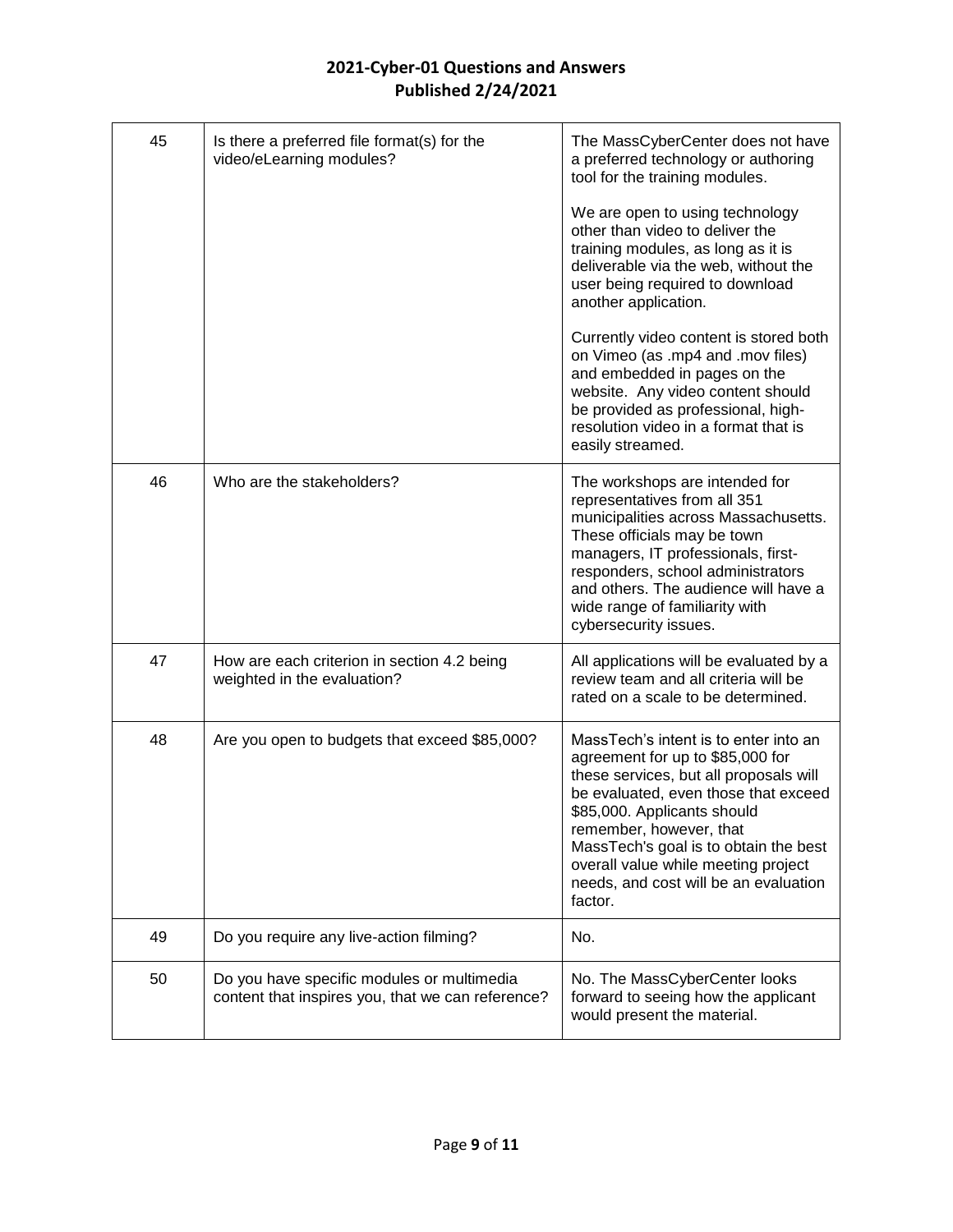| 51 | Are you interested in the 1-pager including<br>visuals outside of branded design elements?                                                                                                                                                                            | The MassCyberCenter requires<br>materials to be prepared in<br>accordance with MassCyberCenter<br>branding guidelines. Any creative<br>additions or deviations must be<br>approved by the MassCyberCenter.                                      |
|----|-----------------------------------------------------------------------------------------------------------------------------------------------------------------------------------------------------------------------------------------------------------------------|-------------------------------------------------------------------------------------------------------------------------------------------------------------------------------------------------------------------------------------------------|
| 52 | What type of support will we receive from you in<br>defining the educational content of each module?                                                                                                                                                                  | The MassCyberCenter will provide<br>additional content/materials as<br>needed and be available to review<br>and approve educational content<br>regularly. Please see resources<br>linked in Question 11 above.                                  |
| 53 | How do you envision the Q&A session as part of<br>the modules in terms of it being interactive? Are<br>you thinking it would run more like an interview,<br>with predefined questions?                                                                                | The Q&A Session should be<br>prerecorded with pre-defined<br>questions. MassCyberCenter looks<br>forward to seeing how the applicant<br>would present the material.                                                                             |
| 54 | Will the modules live anywhere else other than<br>publicly online (e.g. an LMS)?                                                                                                                                                                                      | The training will be publically<br>available on the MassCyberCenter<br>website. At this time, we do not plan<br>to use a Learning Management<br>Systems. The training materials will<br>have an e-form to sign prior to using<br>the materials. |
| 55 | We are a company based in Canada, but are<br>registered to conduct business in the US. Is<br>there anything barring us from applying?                                                                                                                                 | There are no restrictions as long as<br>the organization is registered to do<br>business in the United States and<br>has not been debarred.                                                                                                     |
| 56 | Are you open to animation instead of live-action<br>footage/images?                                                                                                                                                                                                   | Yes. All modules should be<br>consistent; however, the<br>MassCyberCenter looks forward to<br>seeing how the applicant would<br>present the material.                                                                                           |
| 57 | Is the model IRP developed last year from RFP<br>No. 2020-JA11-02 on incident response planning<br>for MA Municipalities publically available<br>somewhere, and is it expected to be referenced<br>or used in the RFP 2021-Cyber-01 e-learning<br>modules?            | The cyber incident response template<br>is publicly available on the<br>MassCyberCenter website, and it can<br>be-but is not required to be-<br>referenced in these modules.                                                                    |
| 58 | If the applicant previously submitted a response<br>to RFP No. 2020-JA11-02 on incident response<br>planning for MA Municipalities last year, can the<br>same letters of reference be used in RFP 2021-<br>Cyber-01, since the qualifications are similar in<br>each? | Yes, however the MassCyberCenter<br>reserves the right to request updated<br>references.                                                                                                                                                        |